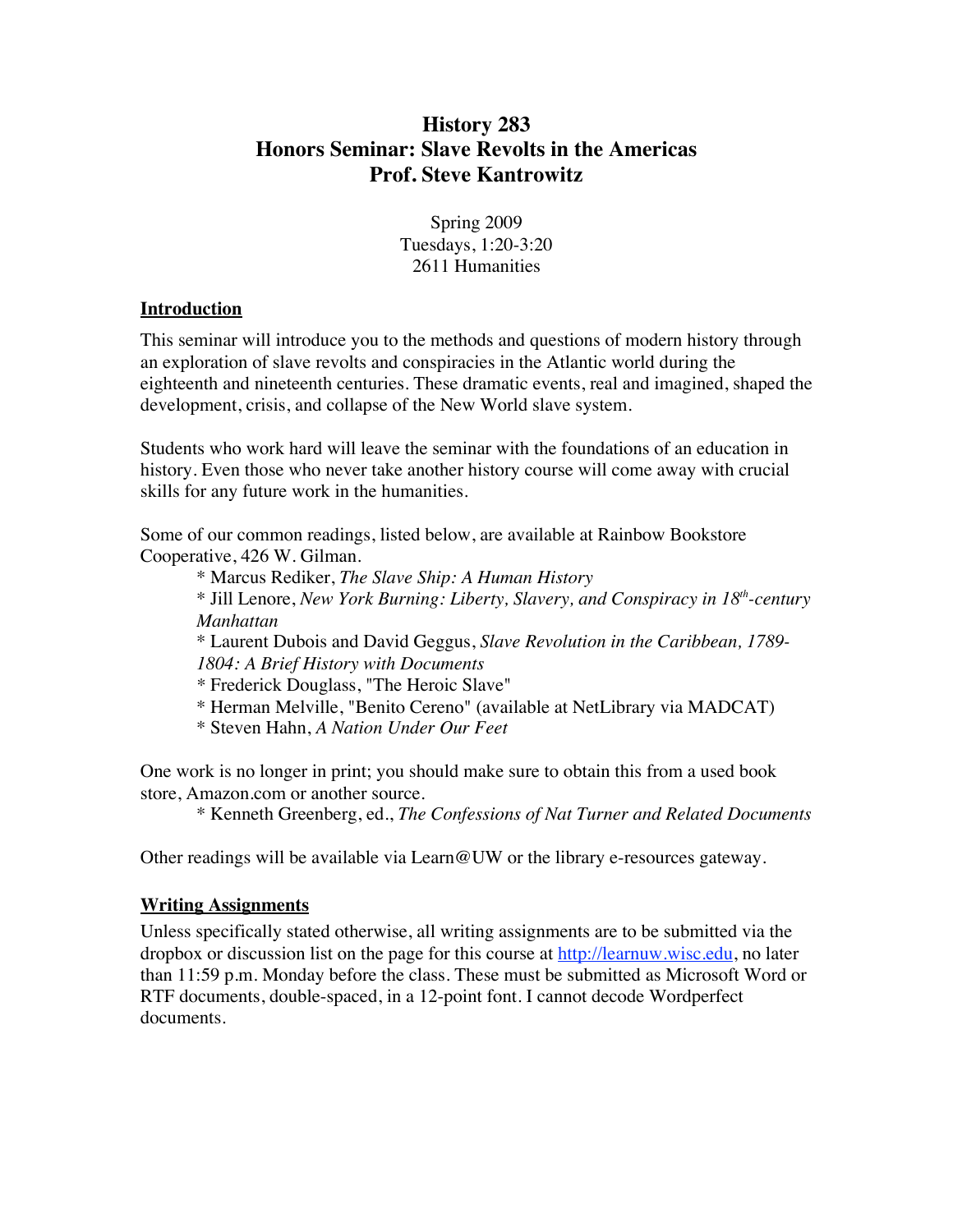#### **Reflection and short essay assignments**

The second through twelfth meetings of the seminar include short essays or other formal responses, eleven in all, each worth 5% of your final grade. Of these:

- you must do the first two writing assignments (weeks 2 and 3); and

- you may omit **one** of the other assignments without penalty.

Collectively, the ten assignments you must do are worth 50% of your final grade.

### **Final essay**

During the last three weeks of the semester each student will work on a substantial essay of historical analysis or interpretation. See below for details. This essay will be worth 20% of your final grade.

## **Participation and Engagement**

The remaining 30% of your grade will be based on your degree of engagement in the course--your participation in our discussions, measured not by the number of minutes you spend talking but by your willingness to think about and discuss the questions and sources we are considering. This means learning to trust your ideas enough to present them to others, learning to listen to what others are saying even when it does not match your assumptions or conclusions, and learning to take part in a group conversation that respects individuals while subjecting ideas and assertions to critical scrutiny. These are hard things even for professional historians, and I do not expect perfection--but I do expect you to do your best.

## **Schedule of Meetings and Assignments**

**Week 1: Jan. 20 - Introductions**

Who we are, why we are here, what we will be doing.

## *Unit 1: Shipboard Revolts*

## **Week 2: Jan. 27– The Atlantic Context, pt. 1**

read: Rediker, *The Slave Ship,* 1-186 (including endnotes) write: Post three questions and one reflection to the discussion list on Learn@UW by Monday at midnight. **5%**

## **Week 3: Feb. 3 – The Atlantic Context, pt. 2**

read: Rediker, *The Slave Ship,* 187-355 (including endnotes) write: Write a 250-word reflection on the following question: under what circumstances was violence *not* an inevitable aspect of the Atlantic slave trade? **5%**

## **Week 4: Feb. 10 – Narrating a Shipboard Revolt**

read: *U.S. Senate Documents* No. 51, 27th Congress, 2nd Session 1841-42] "… mutiny on board the brig Creole, and the liberation of the slaves…" (posted at Learn@UW**)** write: a narrative account of the revolt on the *Creole* of no more than 300 words. **7.5%**

## **Week 5: Feb 17 – Slave Revolts in the Literary Imagination**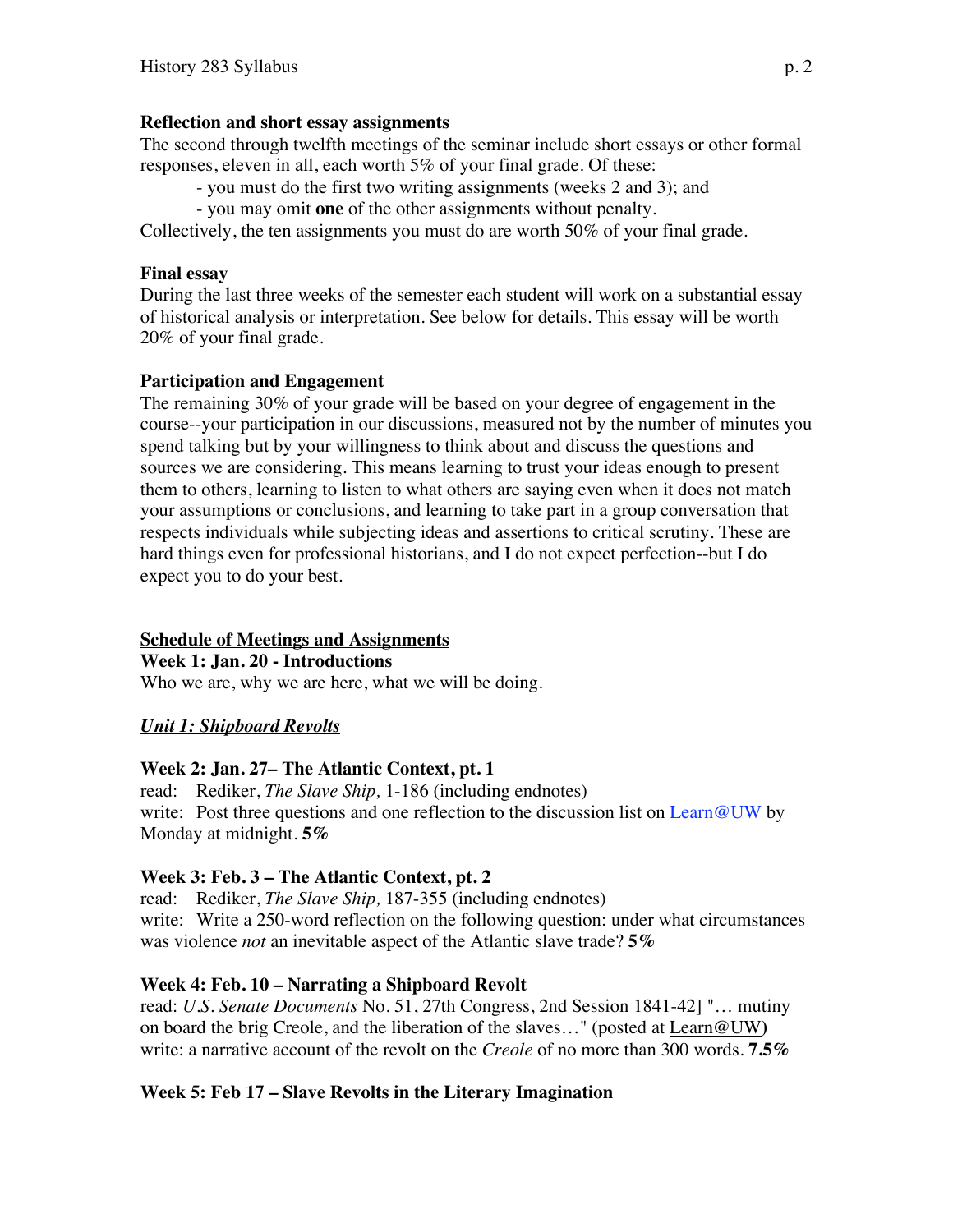read: Frederick Douglass, *The Heroic Slave* Herman Melville, "Benito Cereno" think: What do each of these authors think is most important to communicate about shipboard slave revolts? write: Post two questions and two reflections to the discussion list by Monday at midnight. **5%** Watch: *Amistad* (selections)

### *Unit 2: Rumors and Revolutions*

#### **Week 6: Feb. 24 – Slave Conspiracies in Early America**

read: Lepore, *New York Burning*

think: What is the overall argument of this book?

write: Lepore writes that "slaves suspected of conspiracy constituted both a phantom political party and an ever-threatening revolution." In no more than 500 words explain what she means, offering brief and well-chosen examples. **7.5%**

#### **Week 7: March 3 – The Haitian Revolution**

read: Laurent Dubois and David Geggus, *Slave Revolution in the Caribbean, 1789- 1804: A Brief History with Documents*, entire book

write: In no more than 250 words, explain what Dubois and Geggus believe were the most important divisions among the residents of Saint Domingue, and how these led to the rise of Toussaint L'Ouverture. **7.5%**

#### **Week 8: March 10 – A Revolution Echoes in the United States**

read: Douglas Egerton, "Gabriel's Conspiracy and the Election of 1800" (posted) James Sidbury, "Saint Domingue in Virginia: Ideology, Local Meanings, and Resistance to Slavery, 1790-1800" (posted) David Geggus, "The Enigma of Jamaica in the 1790s: New Light on the Causes of Slave Rebellions" (posted)

write: In no more than 500 words, assess the relative merits of the arguments by Egerton and Sidbury in light of David Geggus's arguments about Jamaica. **7.5%**

#### *Unit 3: The Question of Slave Revolt in Antebellum America*

#### **Week 9: March 24 – The Politics of American Slaves**

read: Steven Hahn, *A Nation Under Our Feet,* first half write: What were the politics of American slaves in the last three decades before the Civil War, and how did they encourage or discourage slave rebellion? 300 words. **7.5%**

#### **Week 10: March 31 – Nat Turner's Rebellion**

read: Greenberg, ed., *The Confessions of Nat Turner and Related Documents* write: To what extent was Turner's rebellion part of the various Atlantic traditions and/or histories we have studied so far? 250 words. **7.5%** view: *A Troublesome Property*